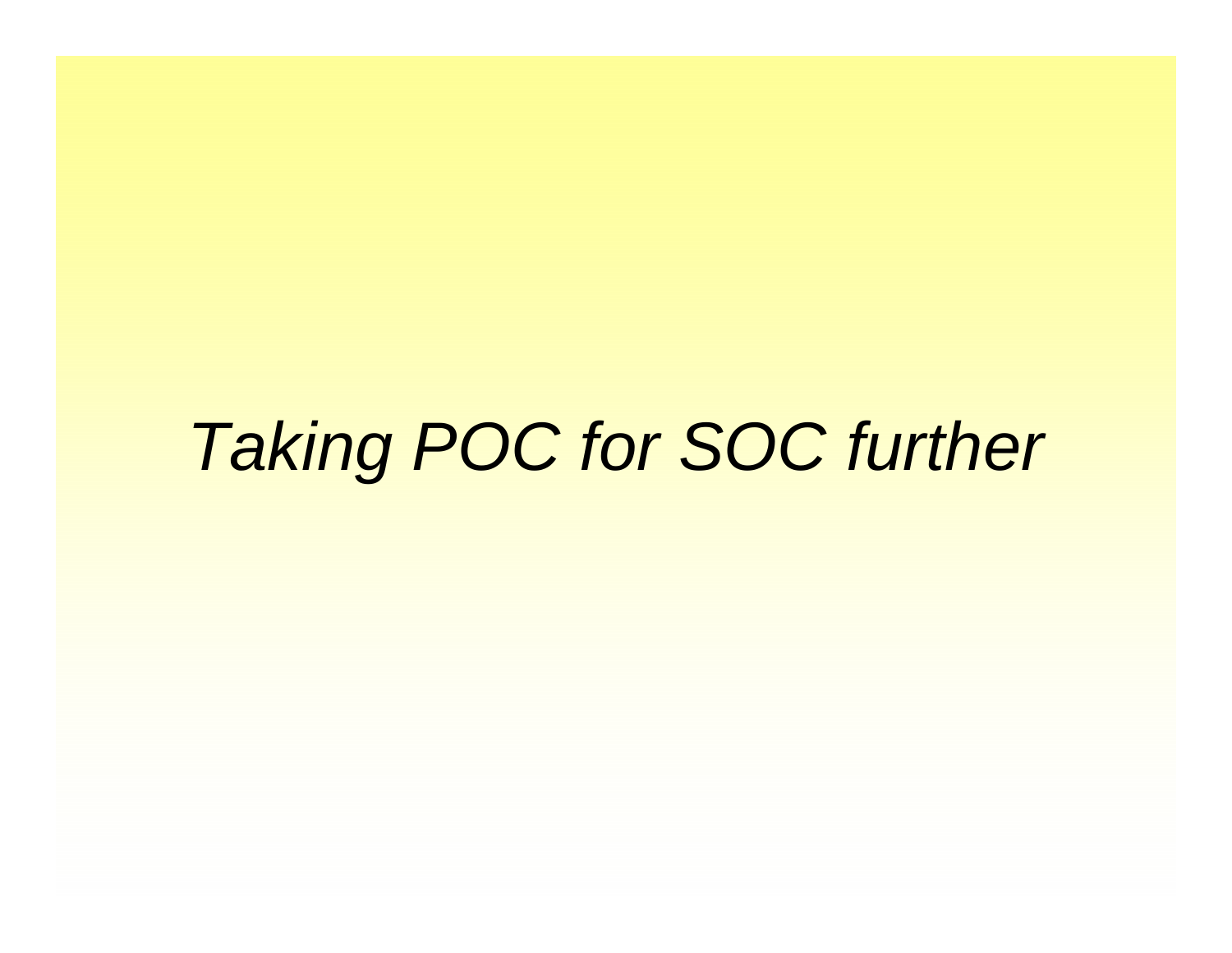# **Contents**

- Complex systems
- Solving analytically
- Solving numerically
- Catalytic cycles
- Rate-determining steps
- Changes in R.D.S.
- D.F.T. is support of mechanisms
- Correlation with kinetic data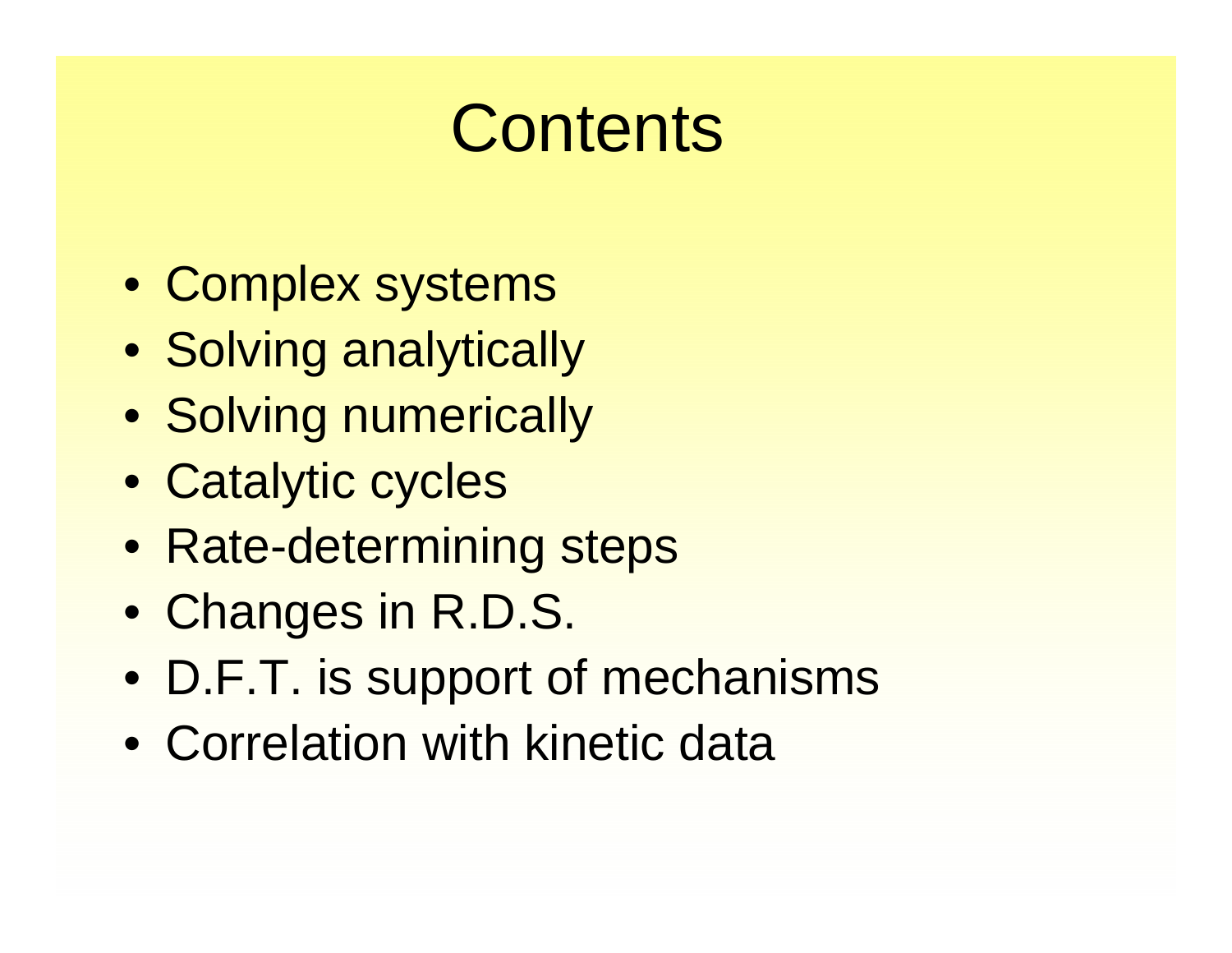# **Episulfonium-ion mediated ring closure**

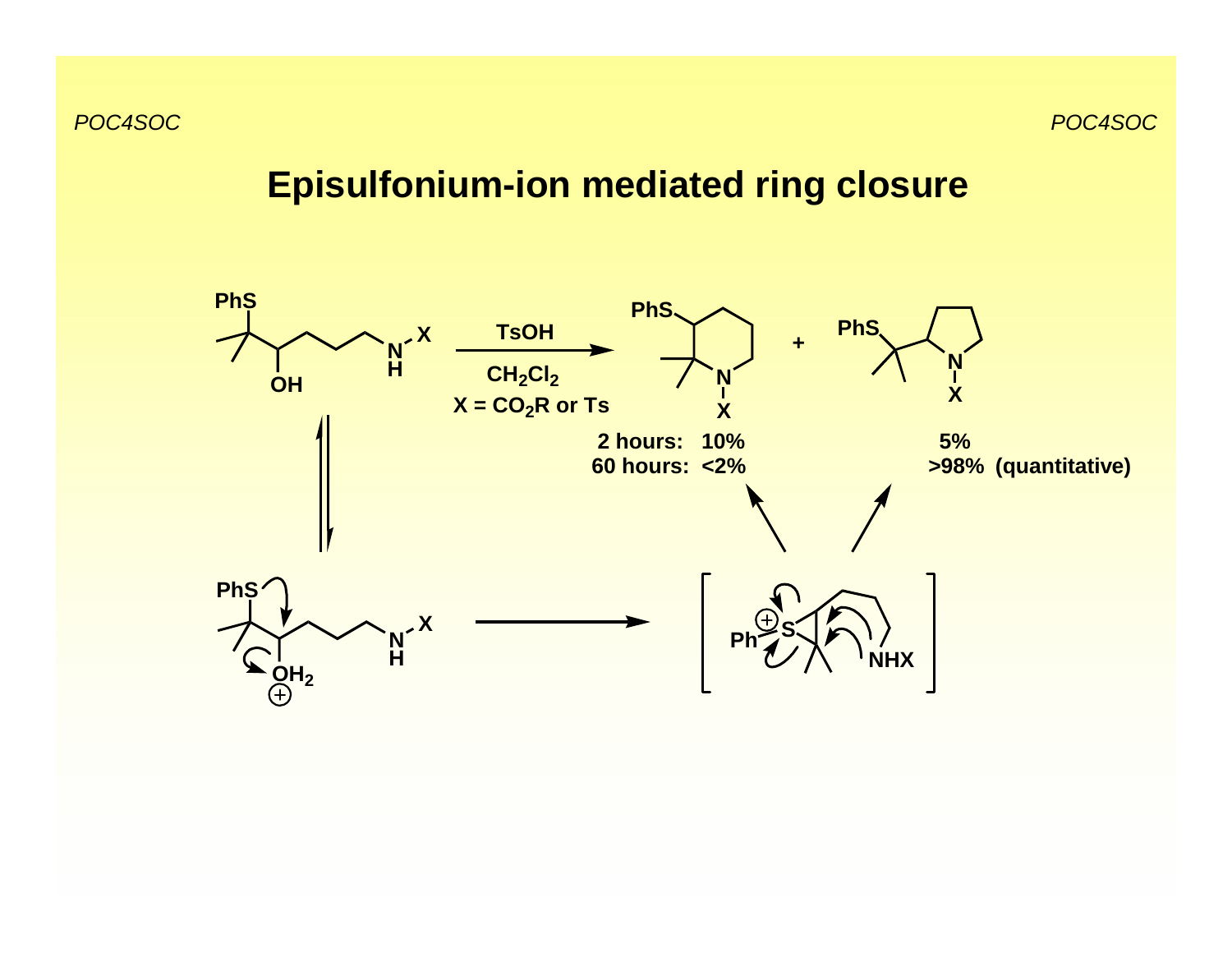# **Episulfonium-ion mediated ring closure**

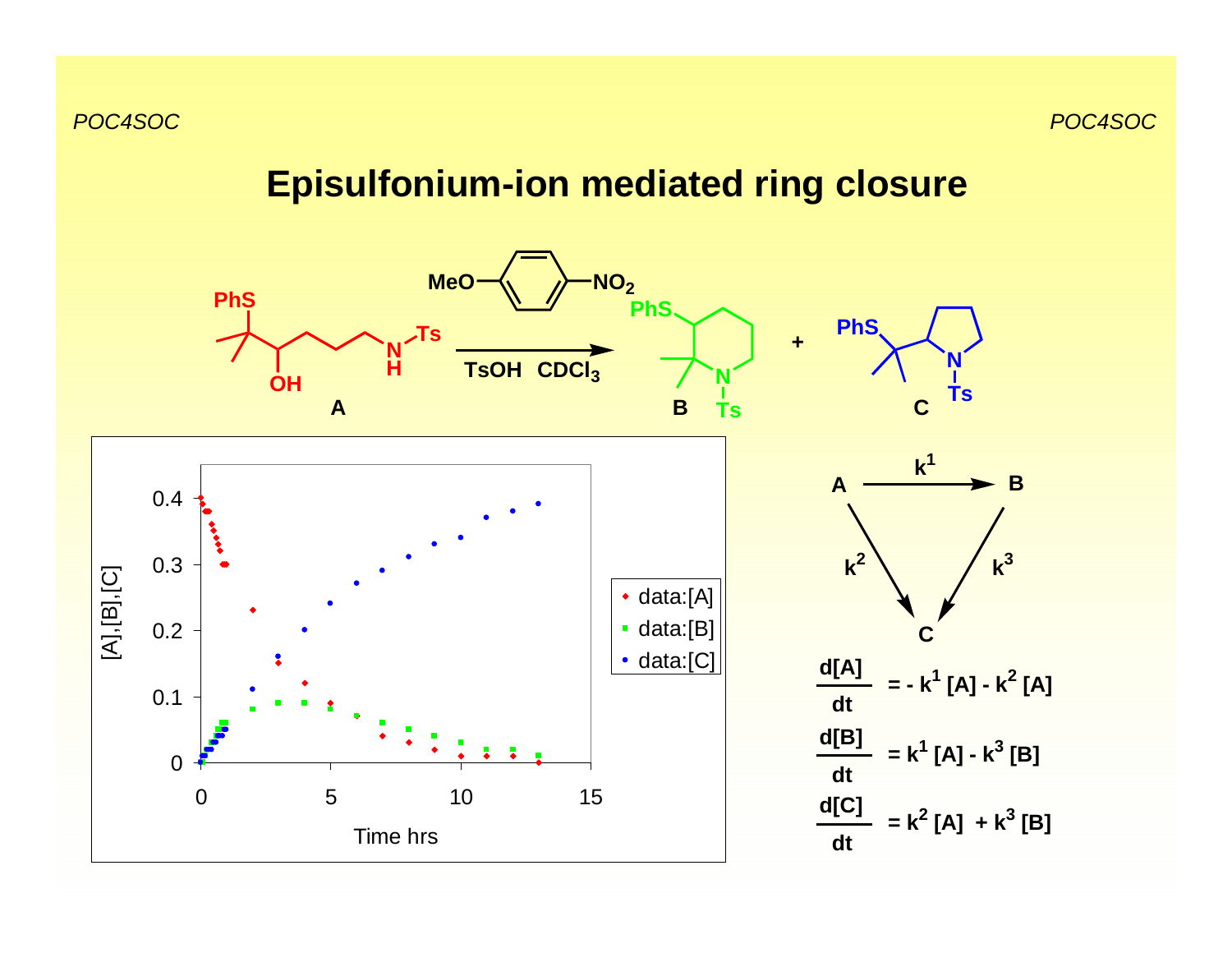# **Integrated rate expressions**



$$
\frac{d[A]}{dt} = -k^{1}[A] - k^{2}[A]
$$
  
\n[ $A$ ] = [ $A$ ]<sub>0</sub>e<sup>-(k1+k2)t</sup>  
\n
$$
\frac{d[B]}{dt} = k^{1}[A] - k^{3}[B]
$$
  
\n[ $B$ ] =  $\frac{k_{1}[A]_{0}}{k_{3}\cdot k_{1}\cdot k_{2}} \left( e^{-(k1+k2)t} - e^{-k3t} \right)$   
\n[ $C$ ] = [ $A$ ]<sub>0</sub>  $\left( 1 - e^{-(k1+k2)t} - \frac{k_{1}}{k_{3}\cdot k_{1}\cdot k_{2}} \left( e^{-(k1+k2)t} - e^{-k3t} \right) \right)$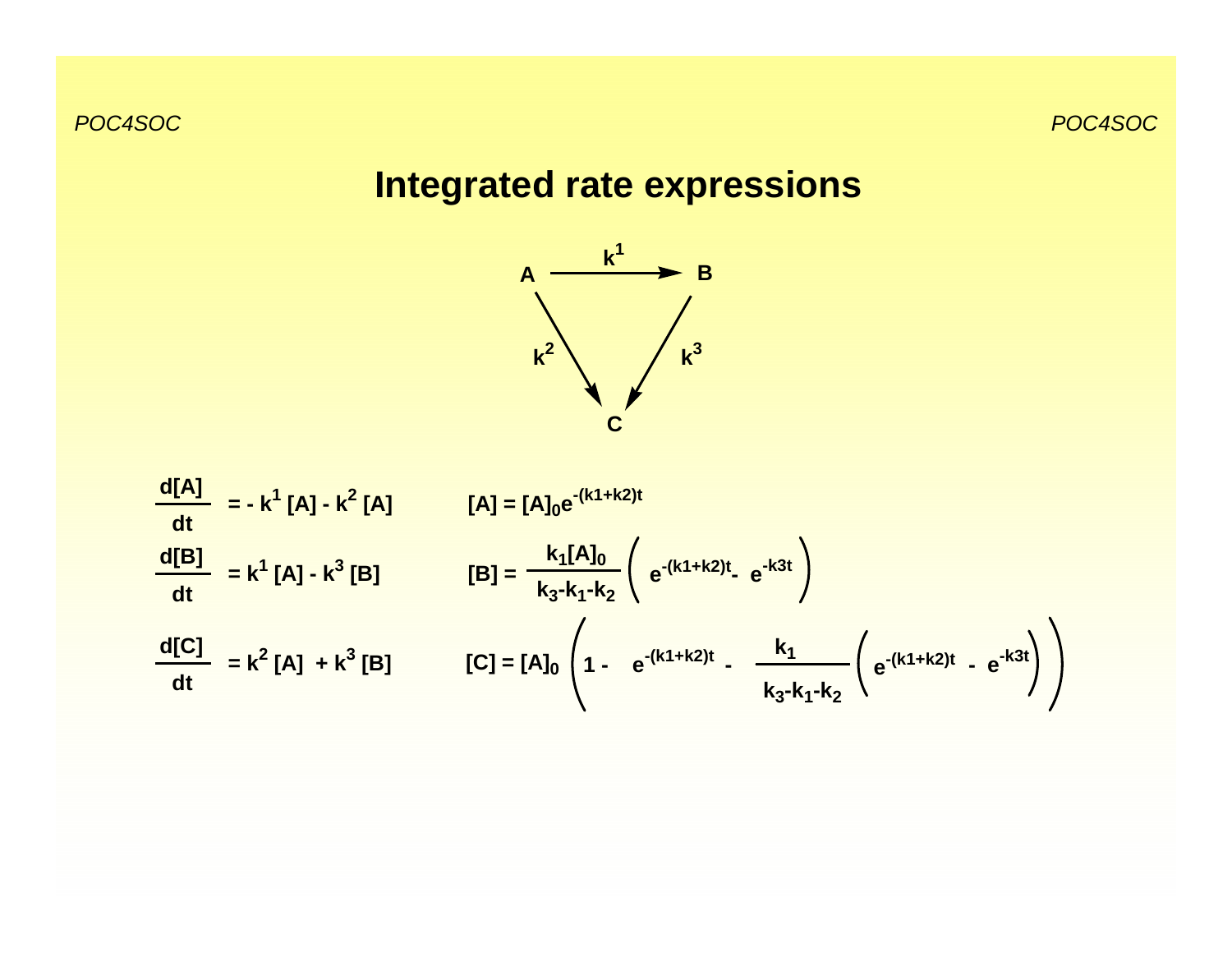# **Using MS Excel to solve for the rate constants**

|                |                  |  |  | Time   data A data B data C   calc A calc B calc C   error A error B error C |  |  |
|----------------|------------------|--|--|------------------------------------------------------------------------------|--|--|
|                |                  |  |  |                                                                              |  |  |
|                |                  |  |  |                                                                              |  |  |
|                |                  |  |  |                                                                              |  |  |
| k <sub>1</sub> |                  |  |  |                                                                              |  |  |
| k <sub>2</sub> |                  |  |  |                                                                              |  |  |
| k3             |                  |  |  |                                                                              |  |  |
|                | <b>RMS</b> error |  |  |                                                                              |  |  |
|                |                  |  |  |                                                                              |  |  |

- **1) Tabulate experimental data**
- **2) Calculate expected values of the time points, for estimated k1, k 2 and k 3, using the formulas previously worked out.**
- **3) Calculate error (data calc) for each point and square it.**
- 4) Calculate average (error<sup>2</sup>) and square root it. This is the RMS error.
- **5) Use the SOLVER function in Excel to minimise the RMS error by adjusting k1, k 2 and k 3 .**

XLfile1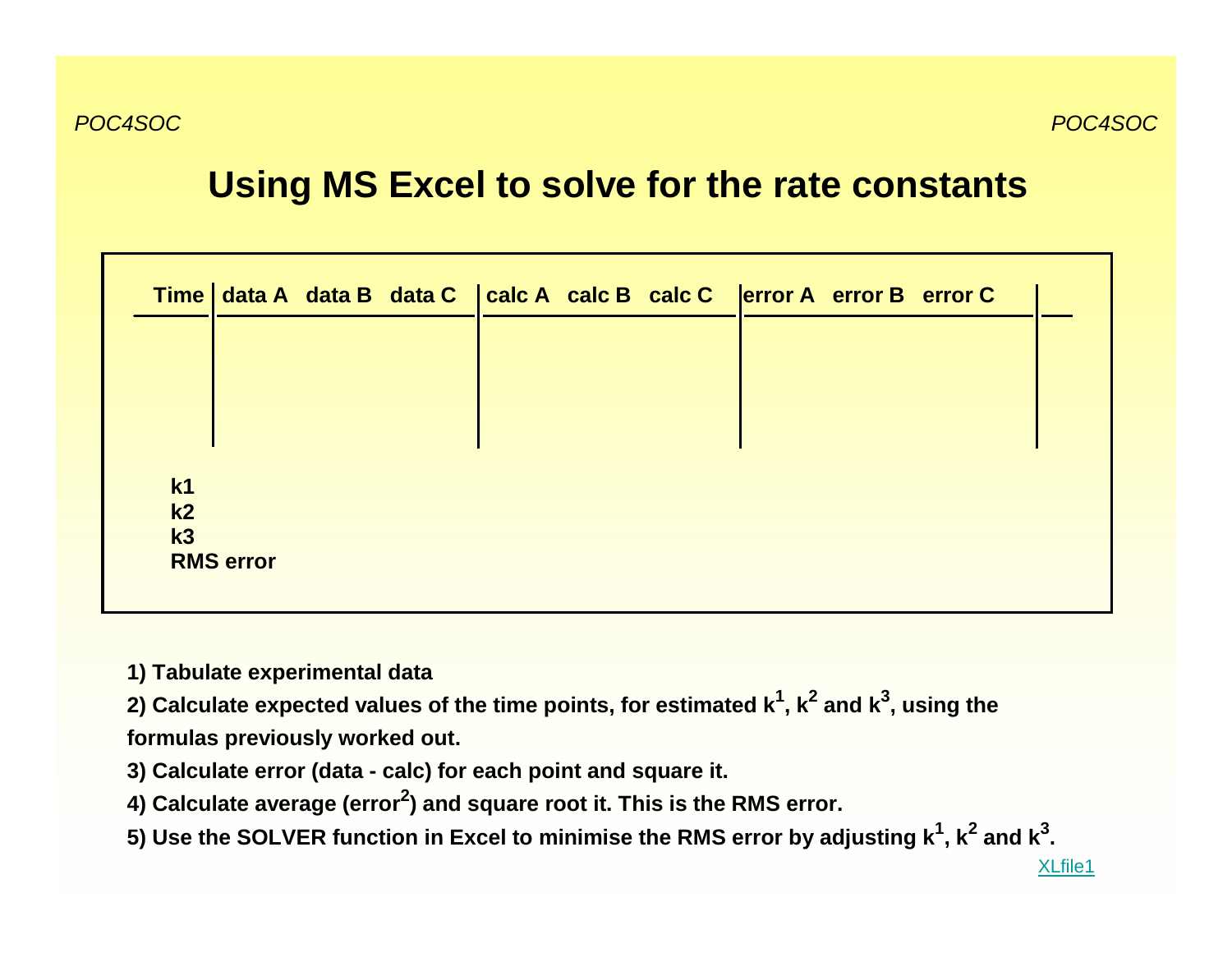# **Is it possible to do this without the integration?**

**YES! Euler's method for solving differential equations numerically.**

**1) We know the simple rate expressions.**

**d[A] 2) Take a guess at the rate constant k**

**3) We know [A] and we know dt**

**4) Start at "t1,A1" and move a small time step**  δ**t in direction of gradient**

$$
5) \qquad \delta A = \frac{d[A]}{dt} \delta t
$$

**6) Calculate**  $t^1$ **+** $\delta t$  **=**  $t^2$  **and calculate A** $^1$ **+** $\delta$ **A = A 2 .**

**7) Repeat again and again until t = end of reaction**

**8) Compare the calculated values of A with the experimental** 

**values of A. Calculate RMS error.**

**9) Repeat with a new values of rate constant k until error is minimised.**

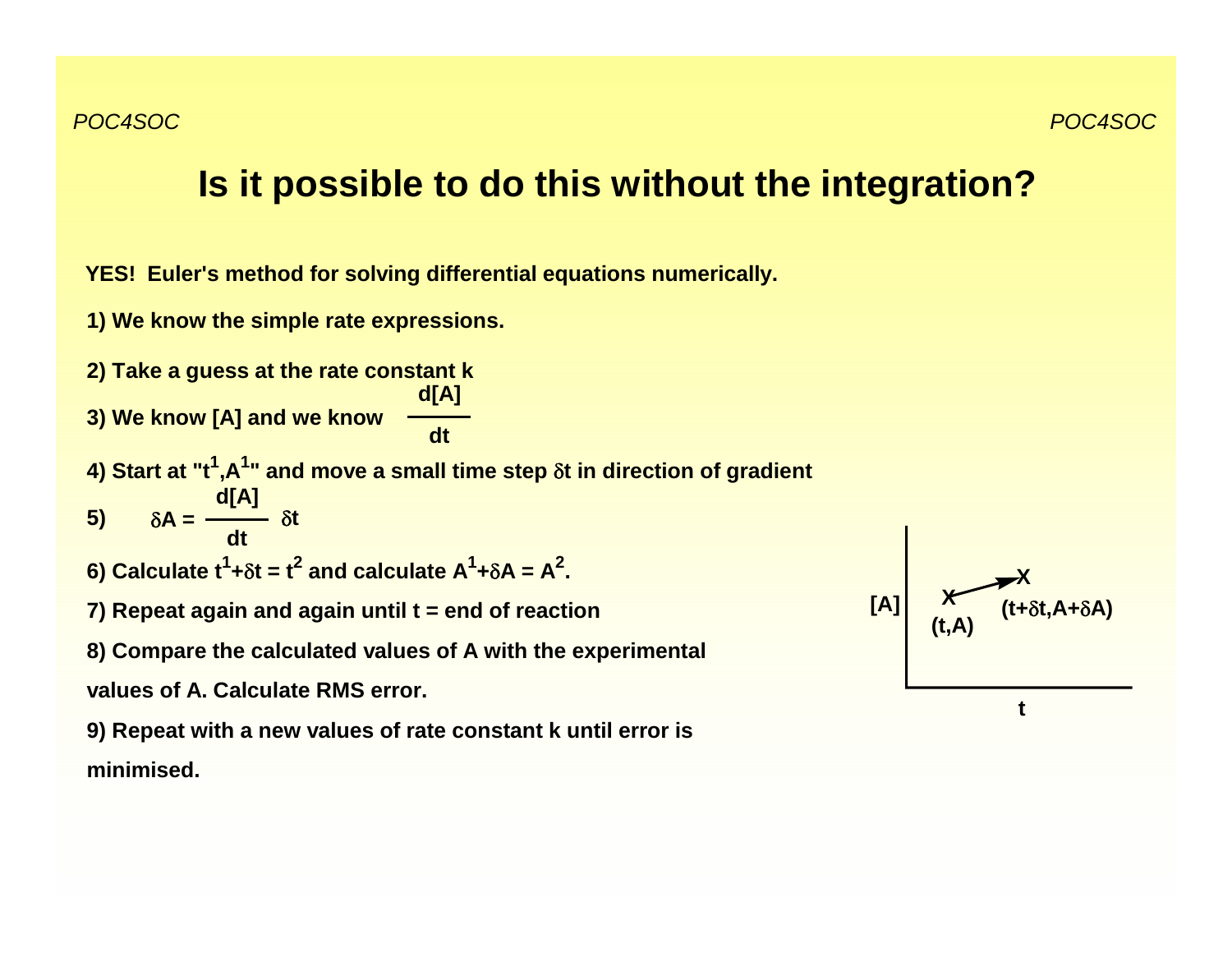# **Is it possible to do this without the integration?**

**Actually the 4th Order Runge Kutta method is better. And there is plug-in for Excel: http://www.chem.mtu.edu/~tbco/cm416/RK4\_v3\_0.html or Google "excel rk4 plug in"**

**1) Download and install plug-in**

- **2) Get your rate constants and starting concentrations into a .rk4 file (see guide):** Sarah.rk4
- **3) Get your data into .dat file:** Sarah8.dat
- **4) Open Excel and press the RK4 button.** Blank.xls

XLfile2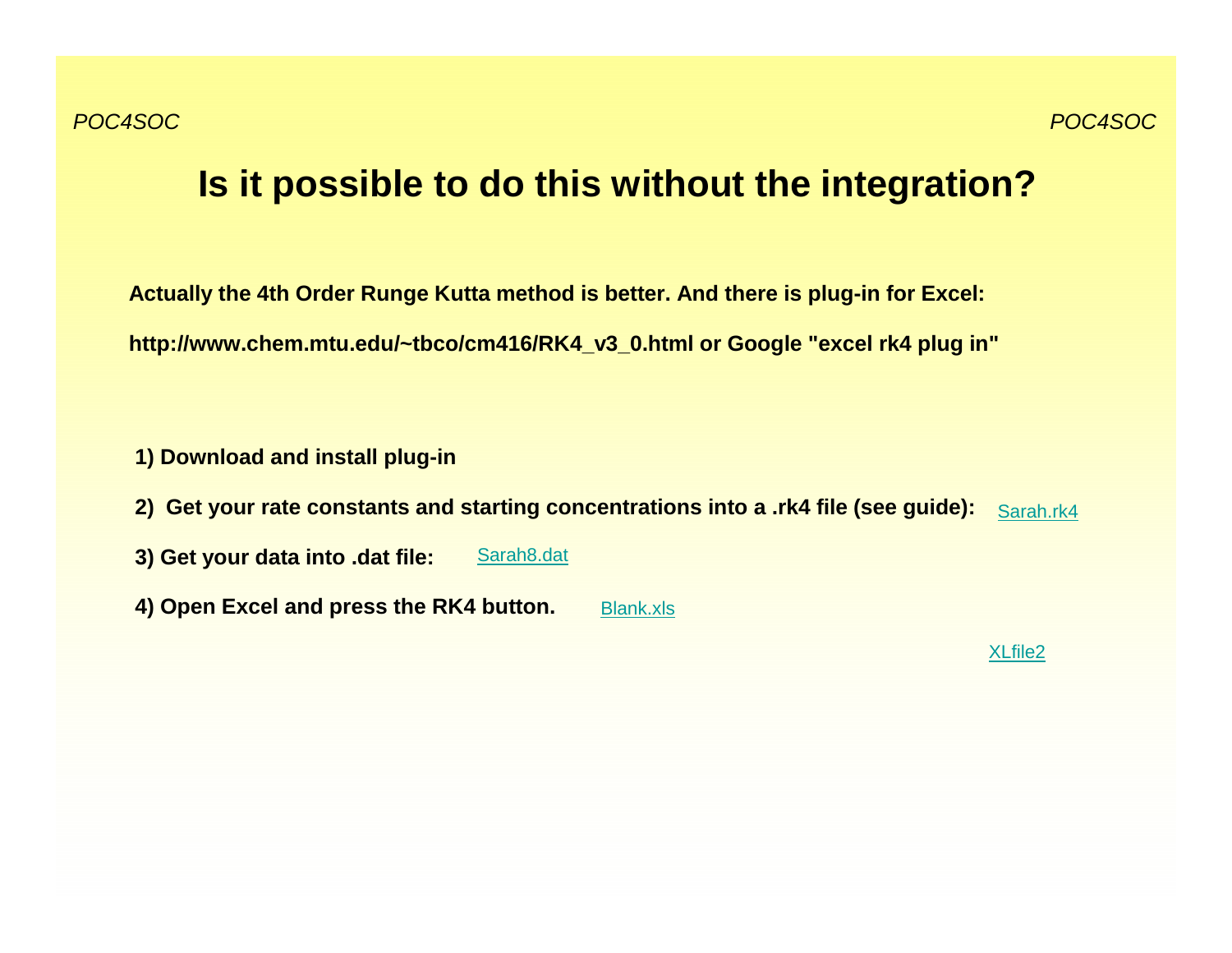# **Using RK4 numerical method**

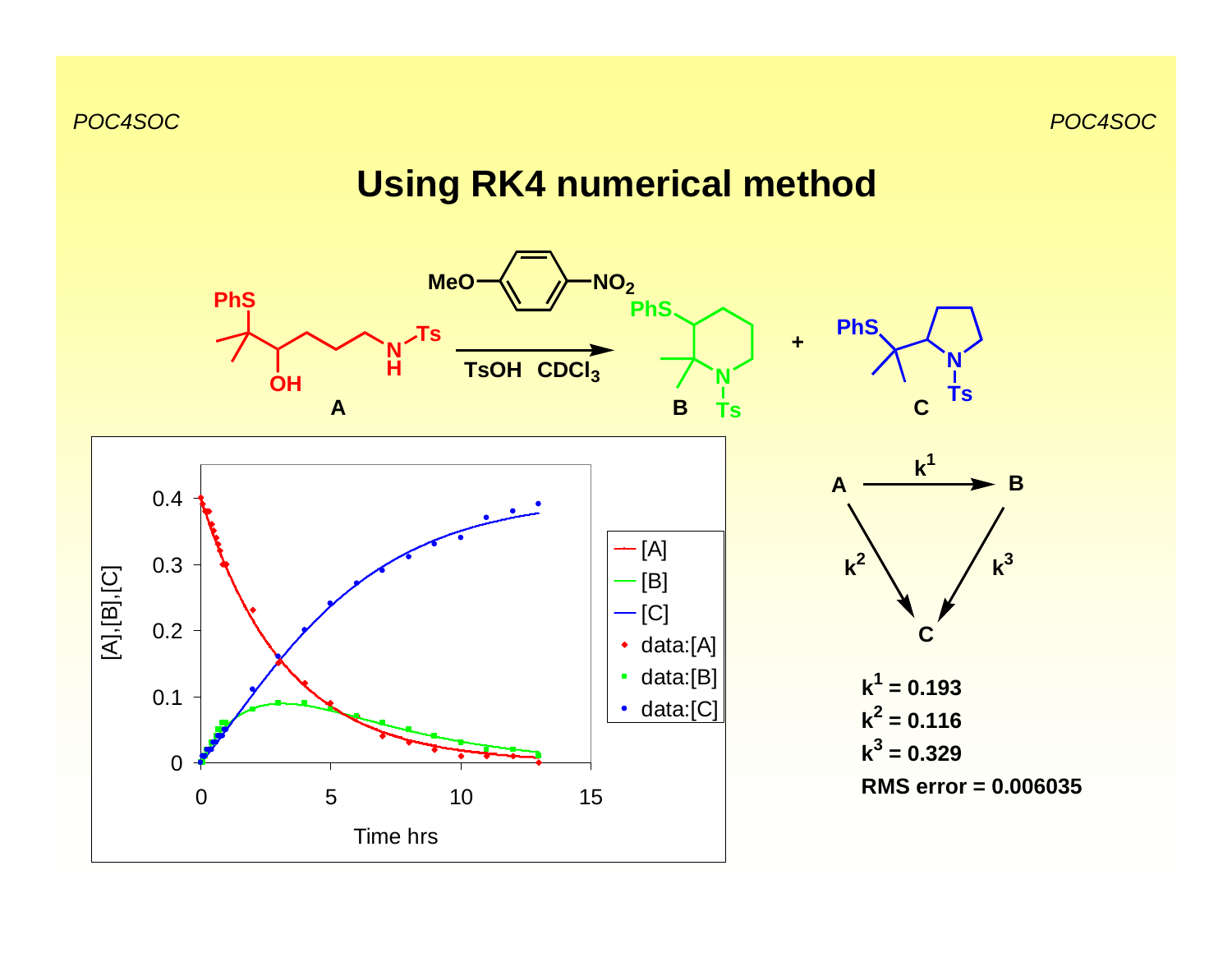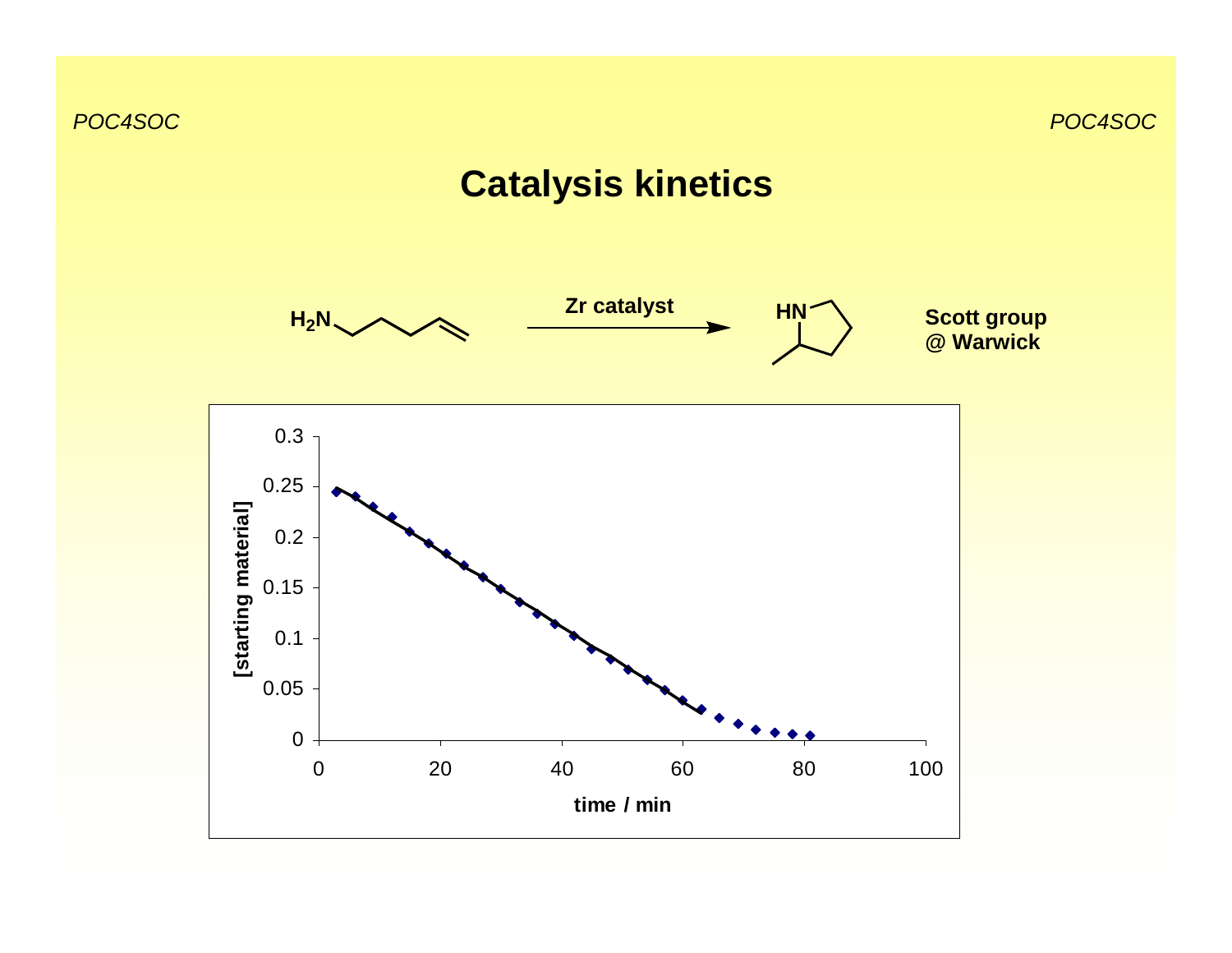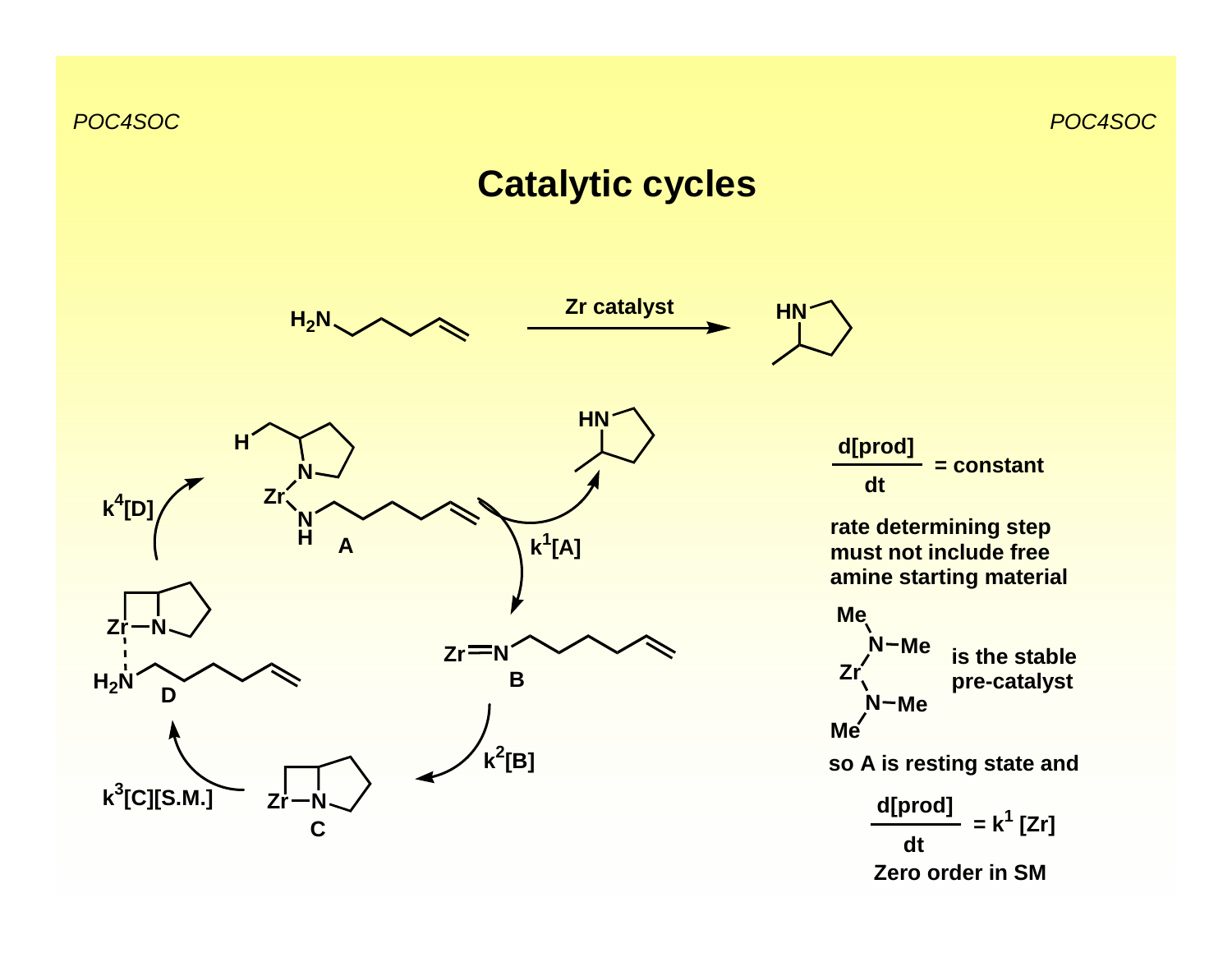# **Catalysis kinetics**

**For a non-catalytic reaction: the reaction rate expression describes the difference in atomic make up between the starting materials and rate determining step**

**For a catalytic reaction: the reaction rate expression describes the difference in atomic make up between the catalyst resting state and rate determining step**

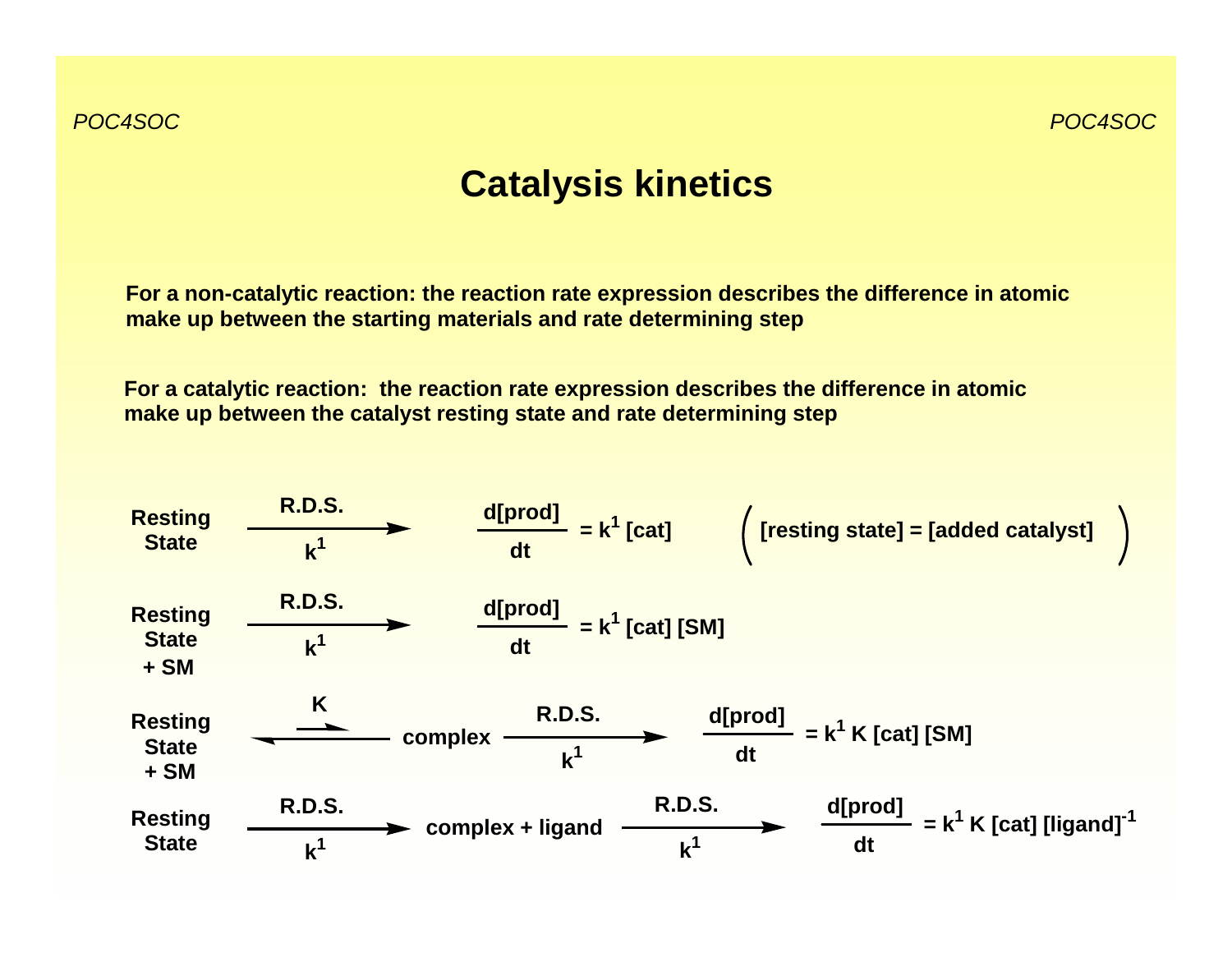# **Changes in Rate-determining step**



**Noyori, Wills and others**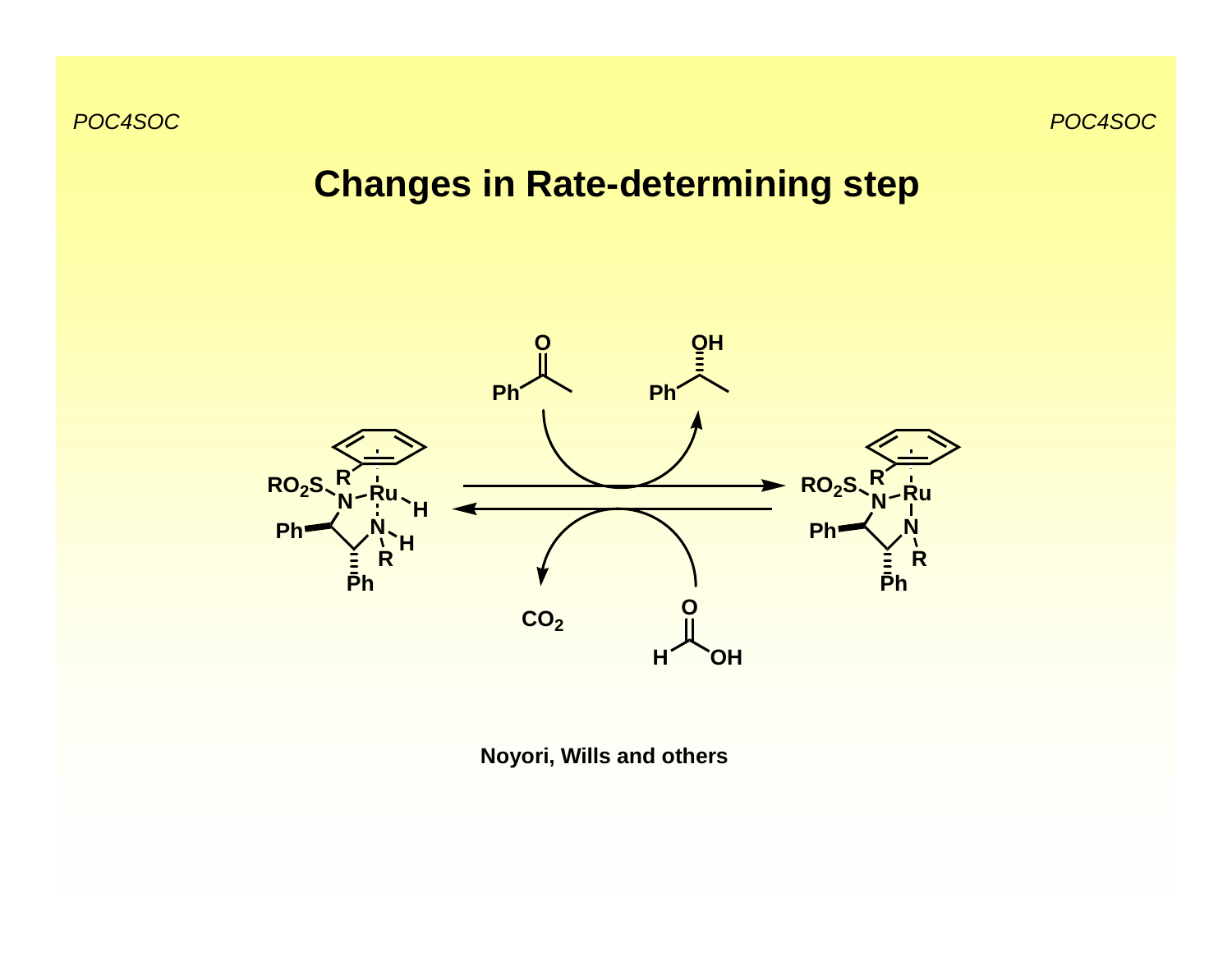#### **Reaction mechanism and kinetics**

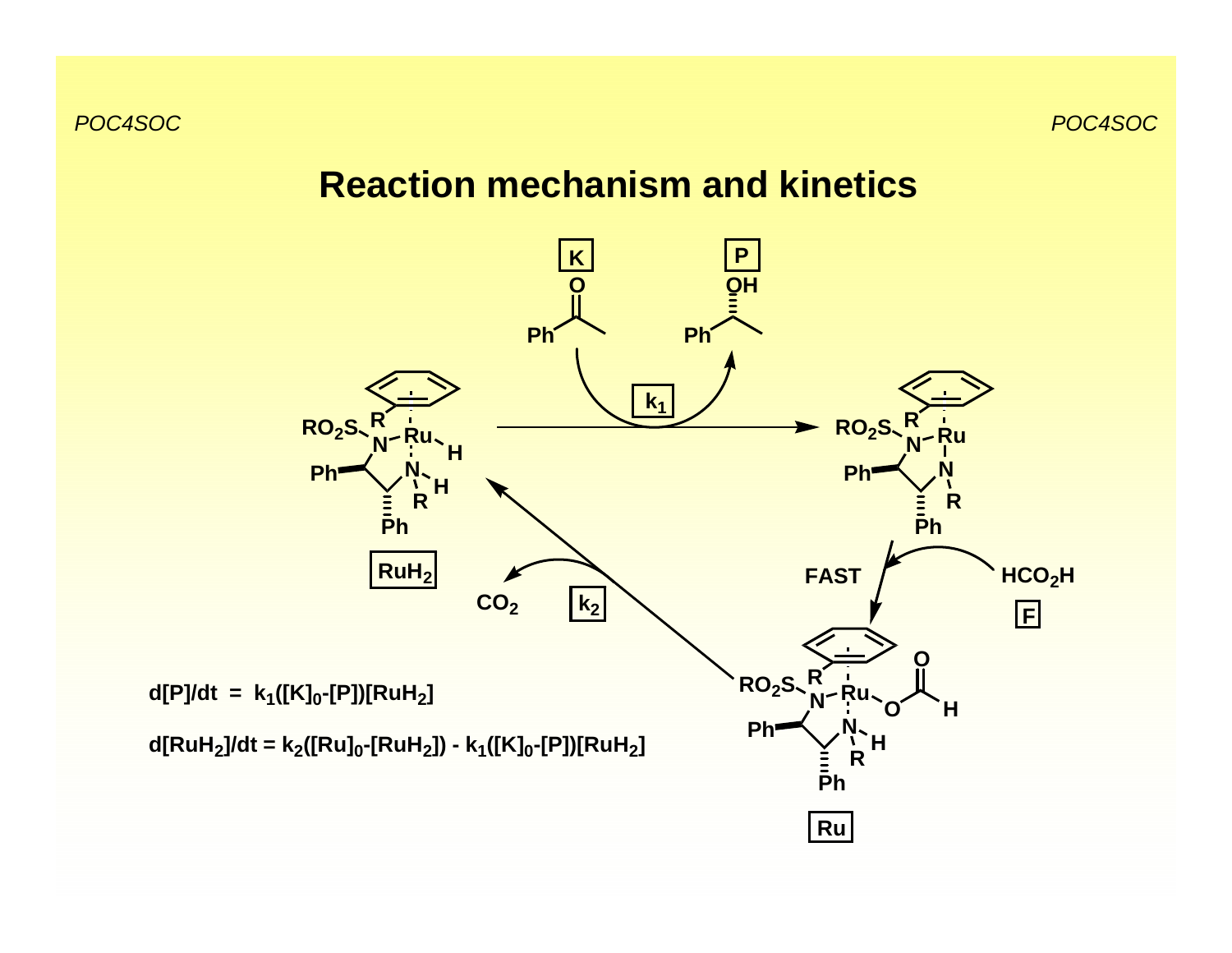

**d[P]/dt = k1([K] 0-[P])[RuH 2]**

**d[RuH 2]/dt = k 2([Ru] 0-[RuH 2]) - k1([K] 0-[P])[RuH 2]**

**Coupled differential equations: d[P]/dt and d[RuH 2]/dt as functions of [P], [RuH 2] and constants.**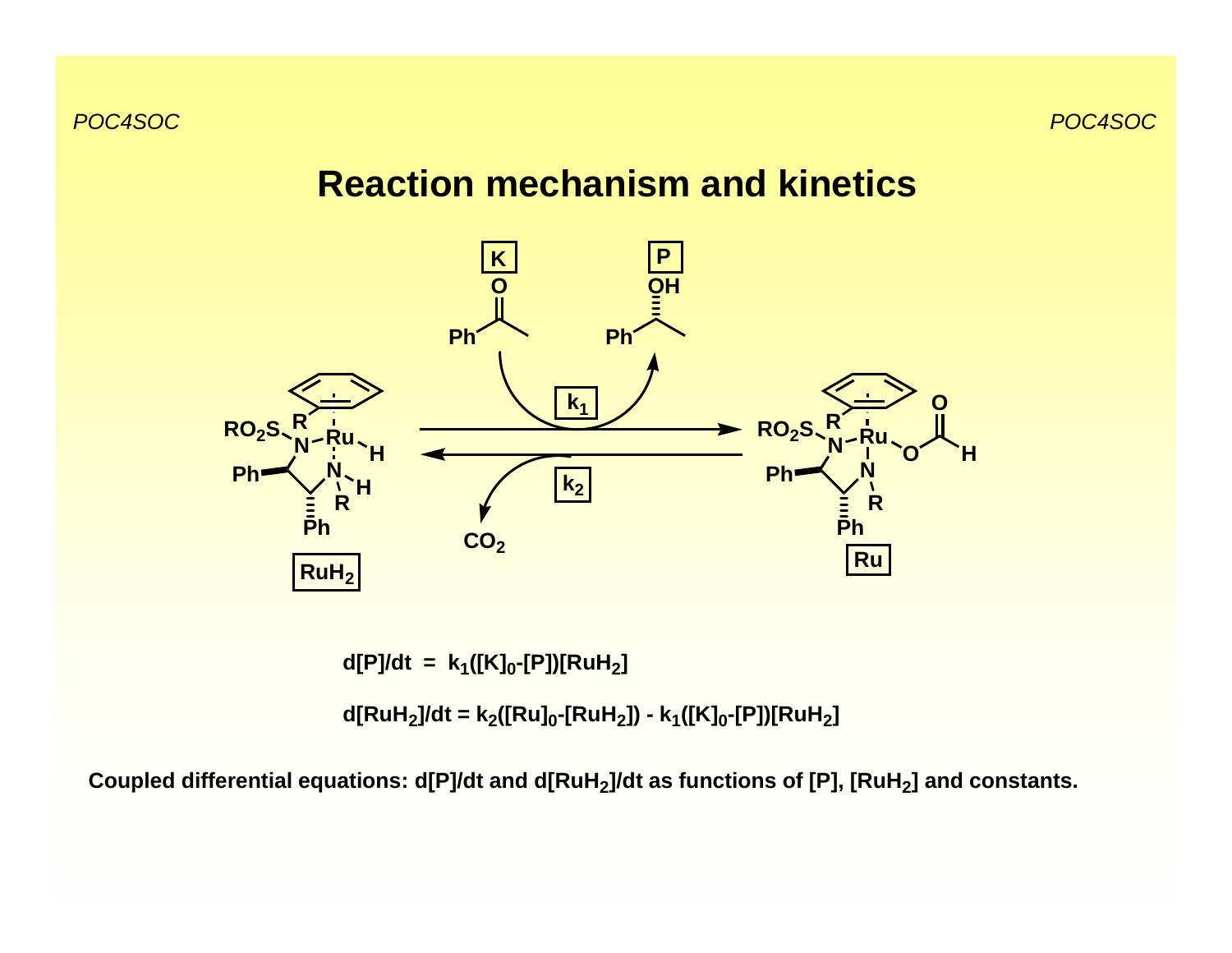# **Solving coupled differential equations using MATLAB**

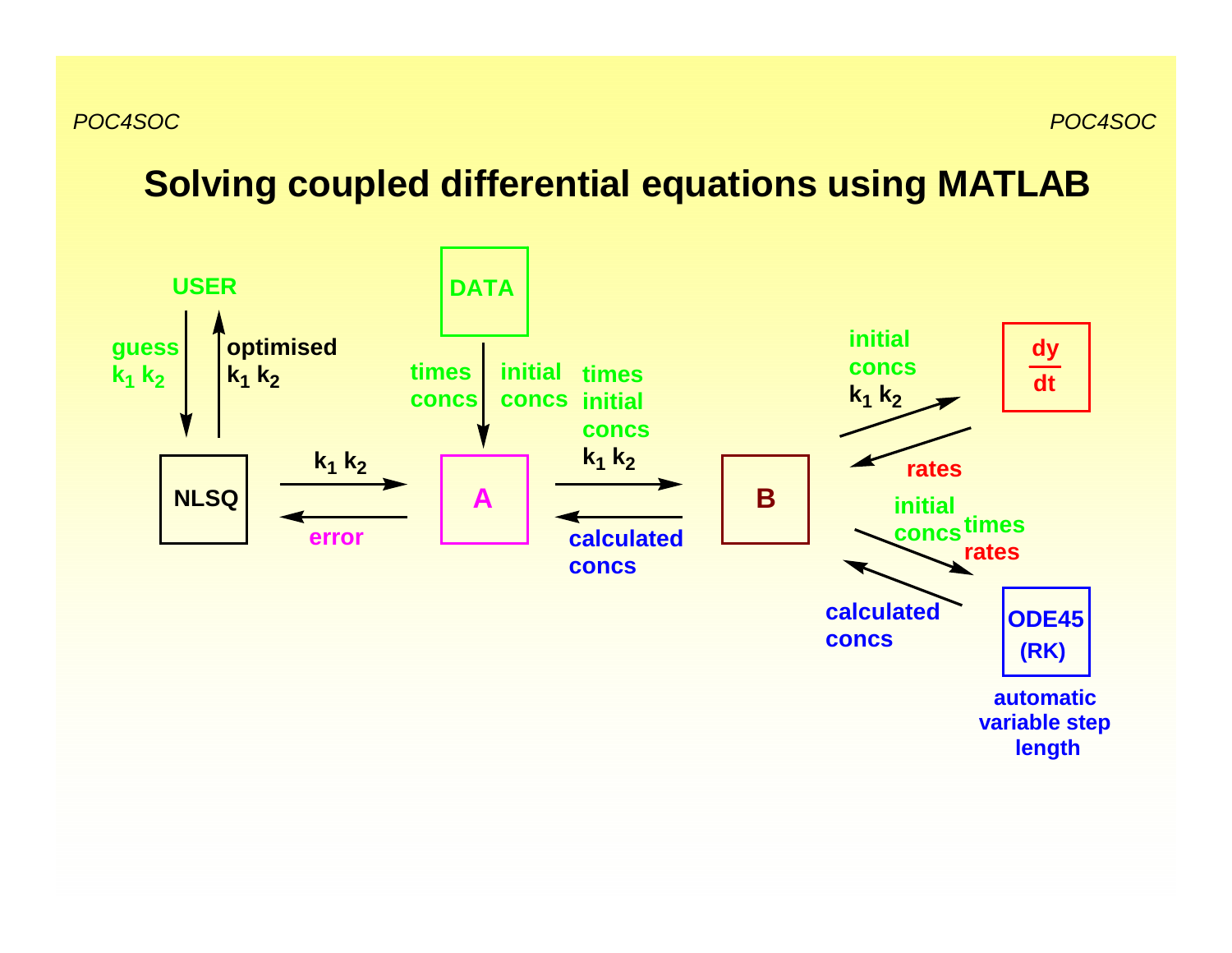*POC4SOC*

# **Data from GC and NMR for various catalysts**

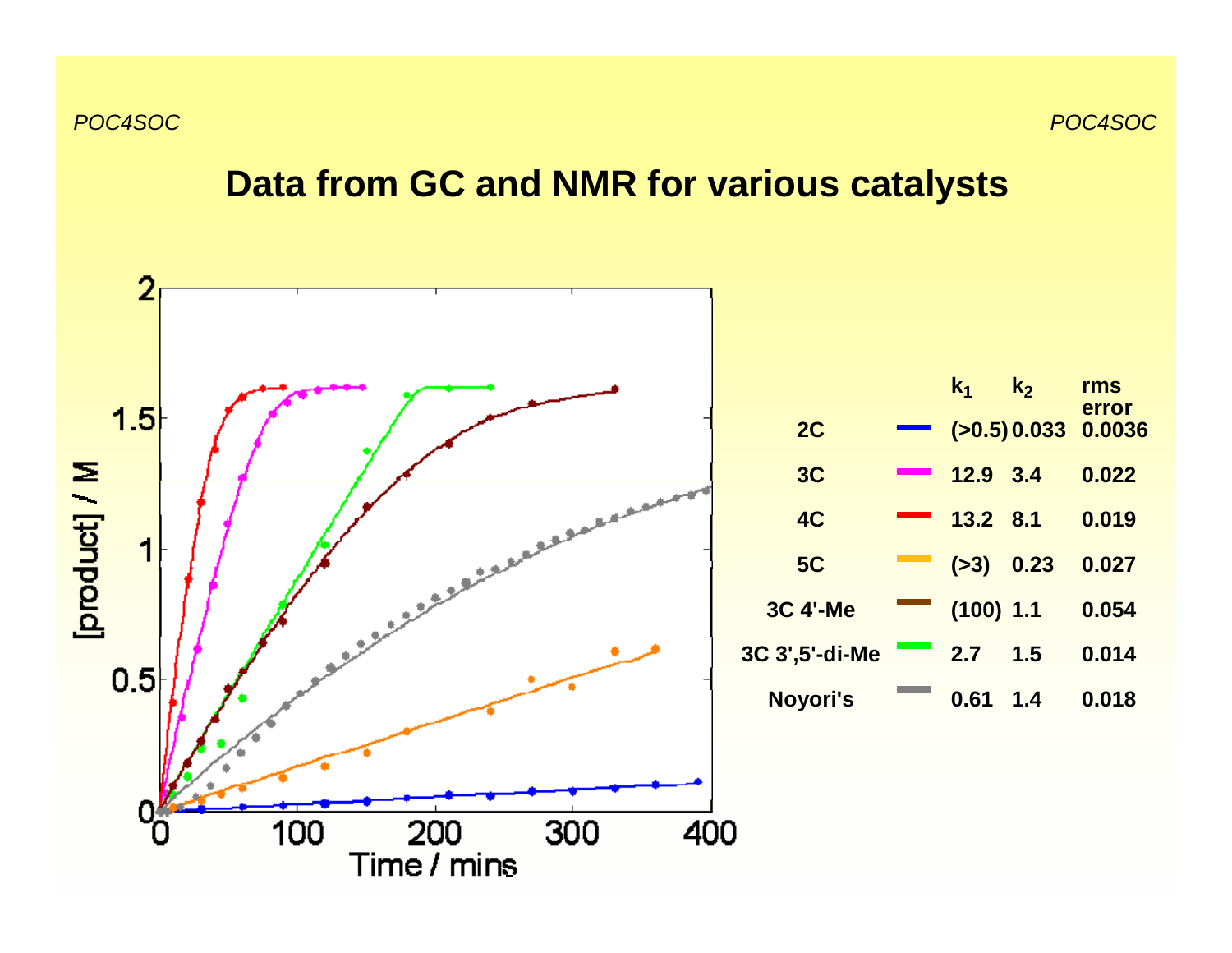#### **Data from GC and NMR for various catalysts**

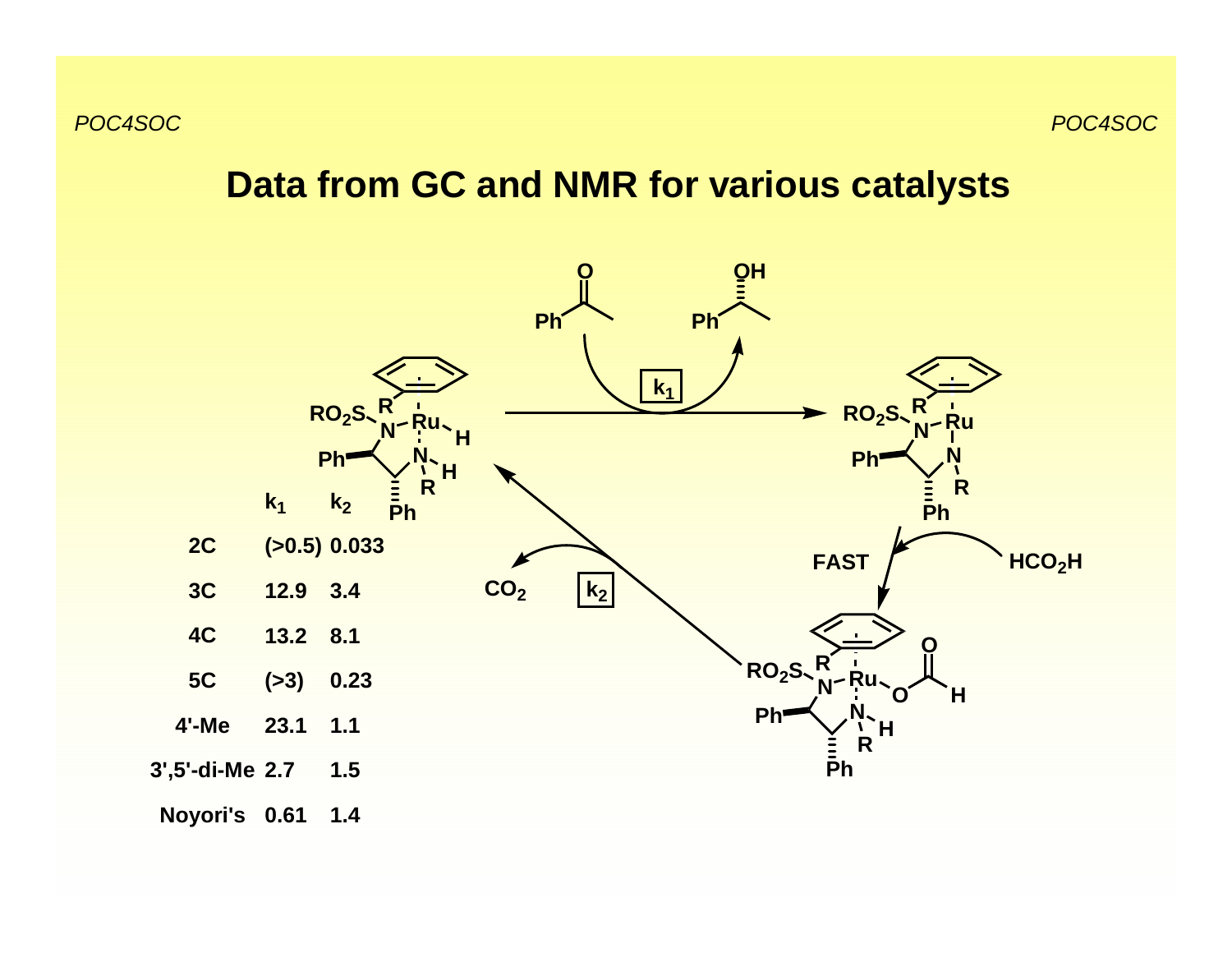### **Changes in RDS due to starting concentrations**

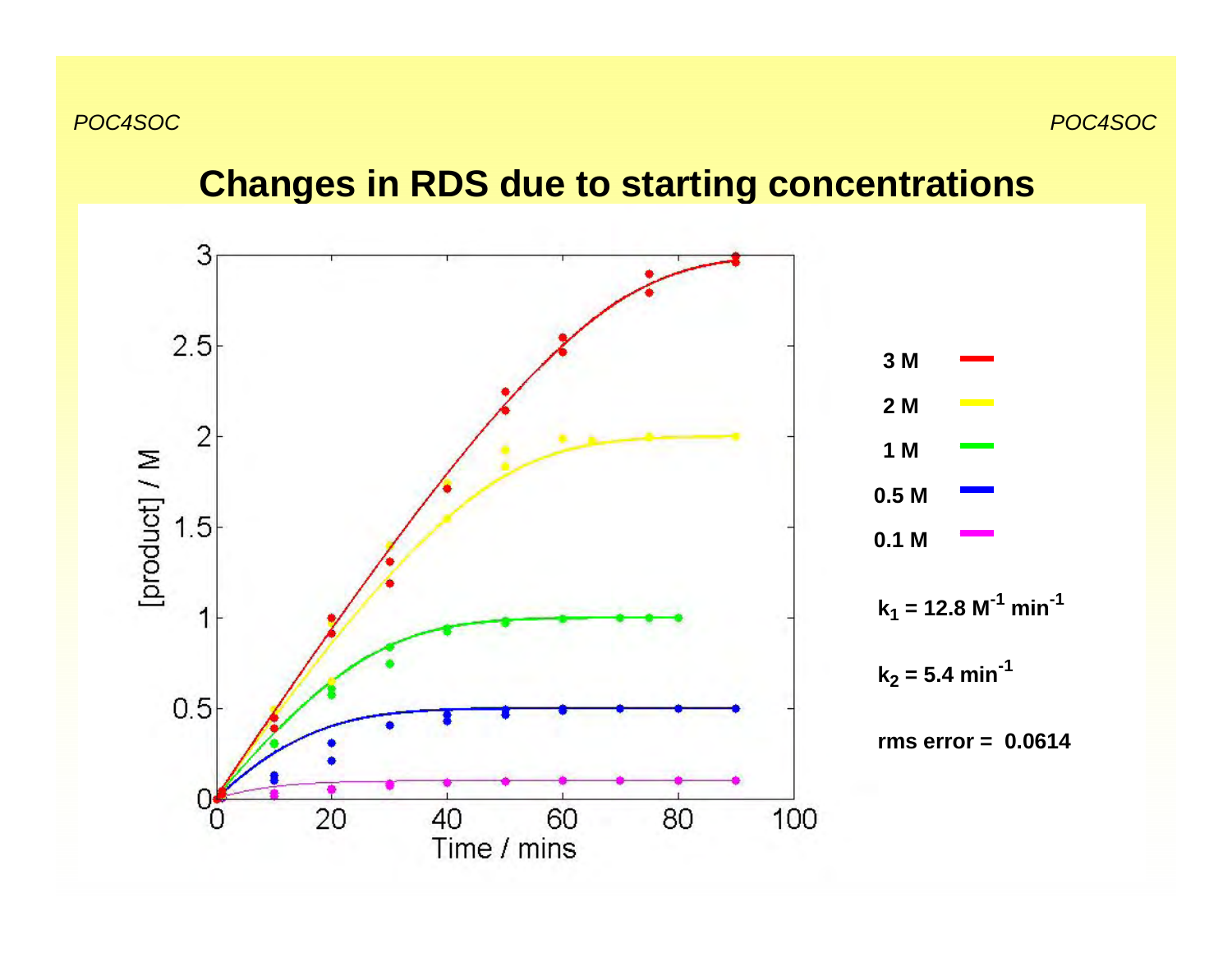#### **Using modelling to help with TS structure**

**Kinetics can tell you the atoms in the transition state of the RDS. What about the structure? Quantum chemical calculations can really help in modelling the structure of the transition state.**



**Adv. Synth. Catal. 2007, 349, 2537 – 2548**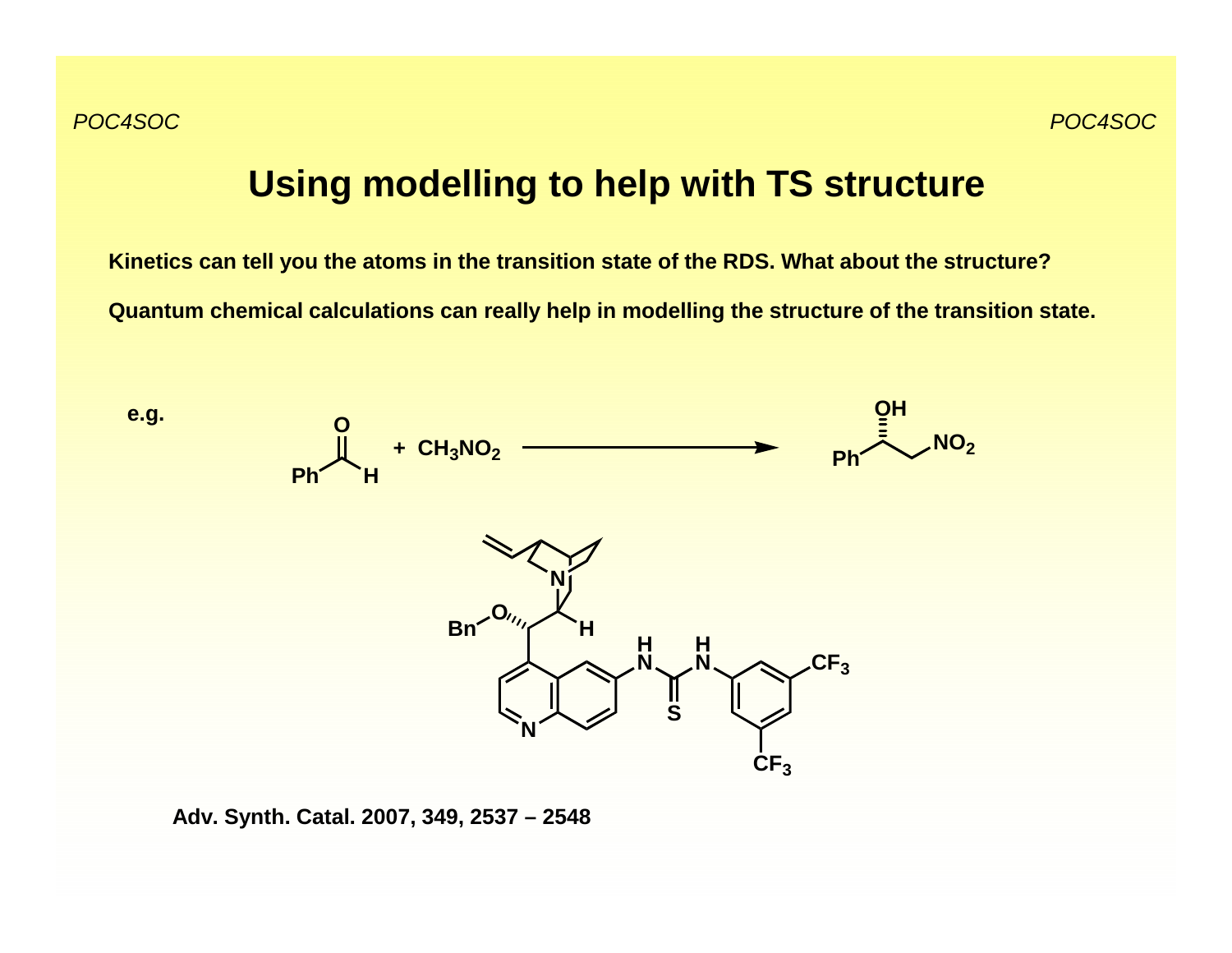

**Adv. Synth. Catal. 2007, 349, 2537 – 2548**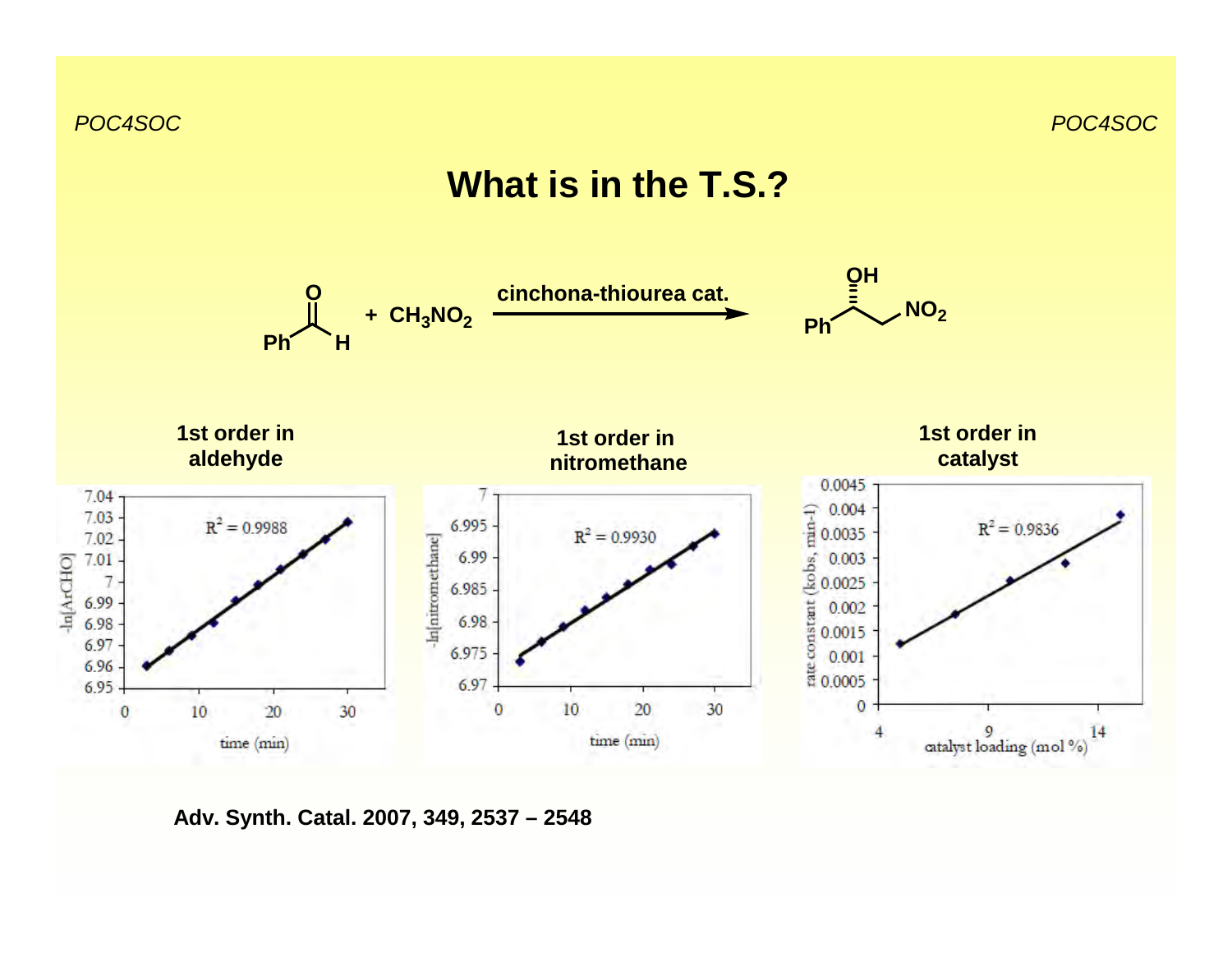# **Competing pathways**



**Adv. Synth. Catal. 2007, 349, 2537 – 2548**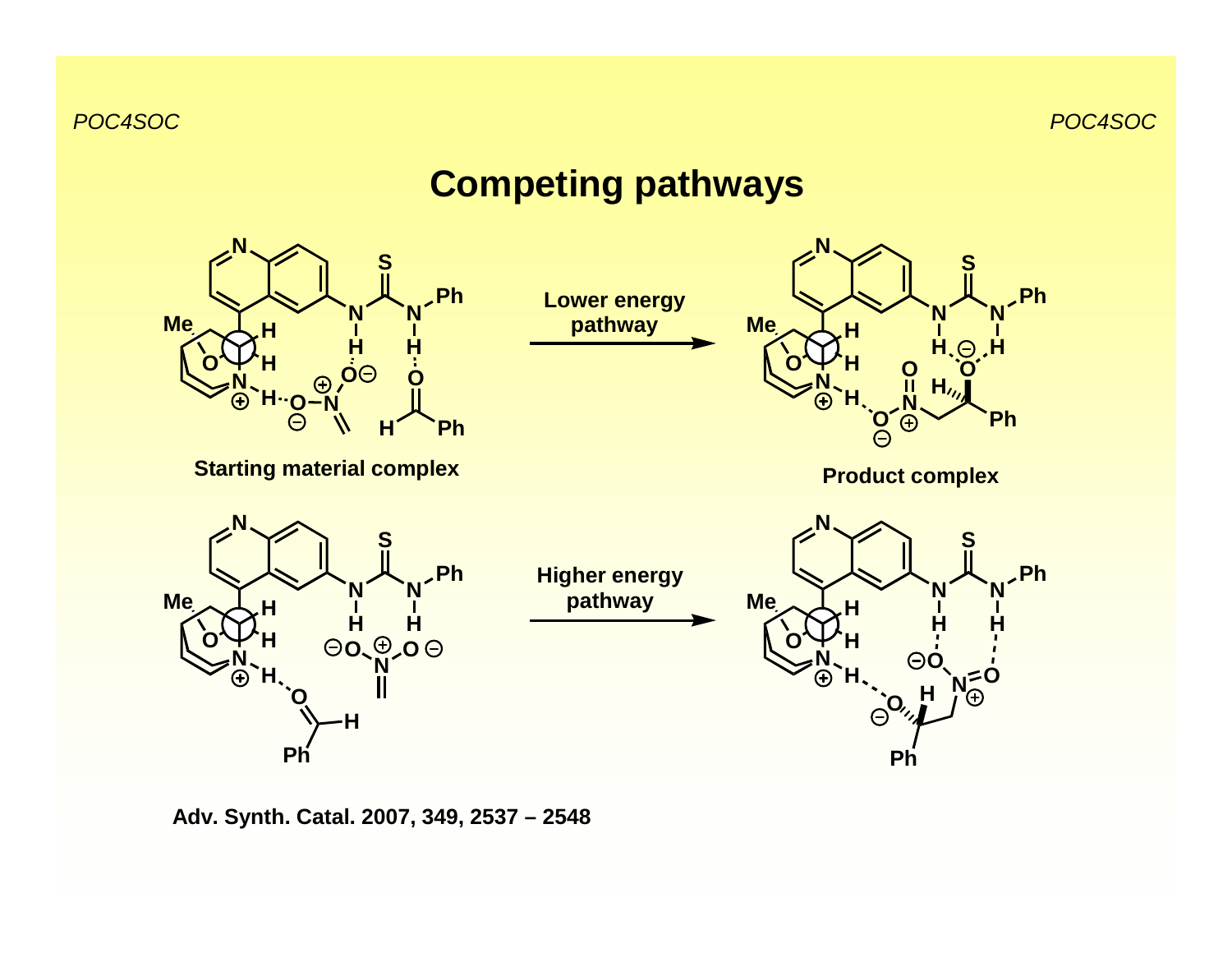# **Modelling the reaction path**

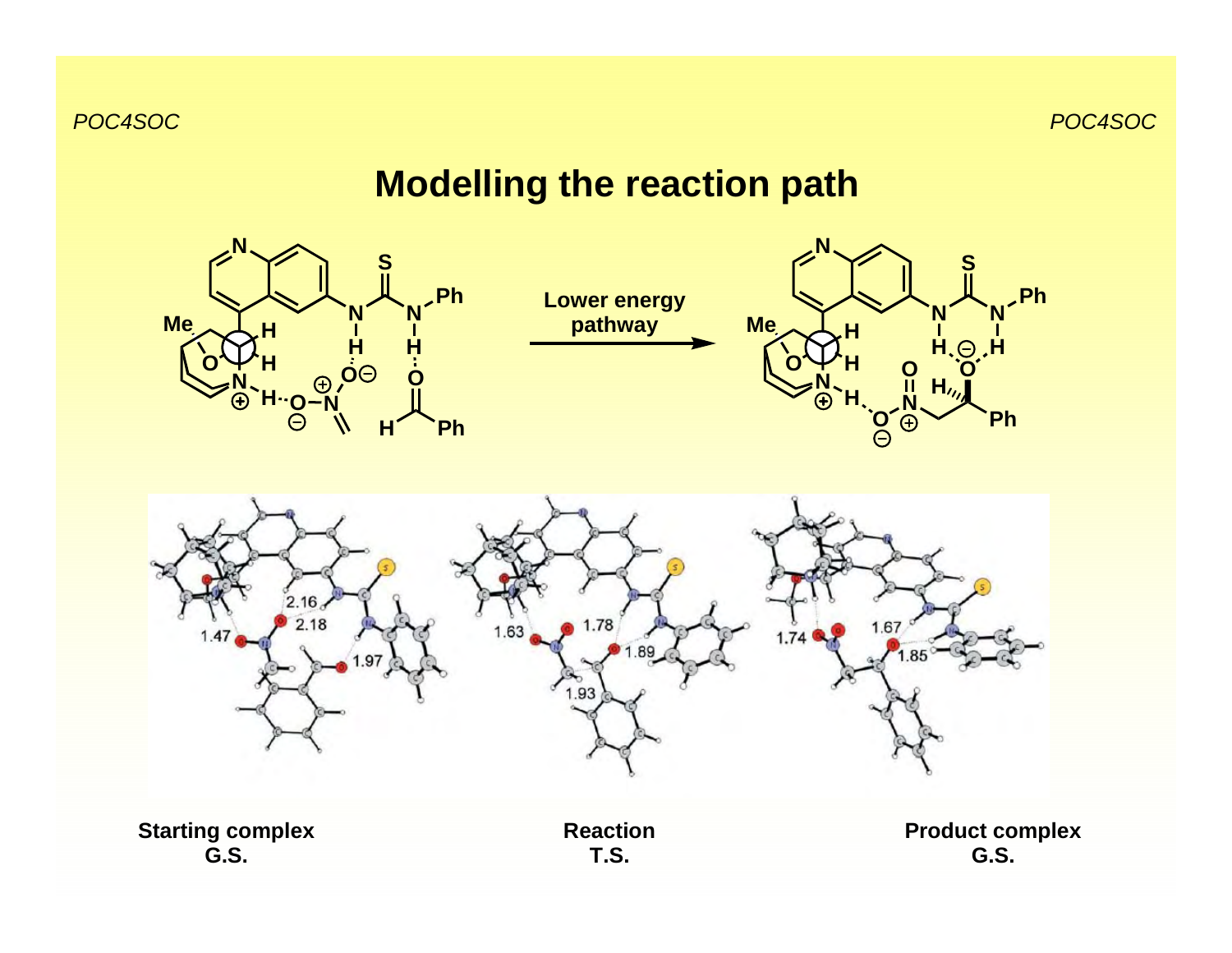#### **Modelling relative rates**



**Can we use modelling (DFT) to help understand why?**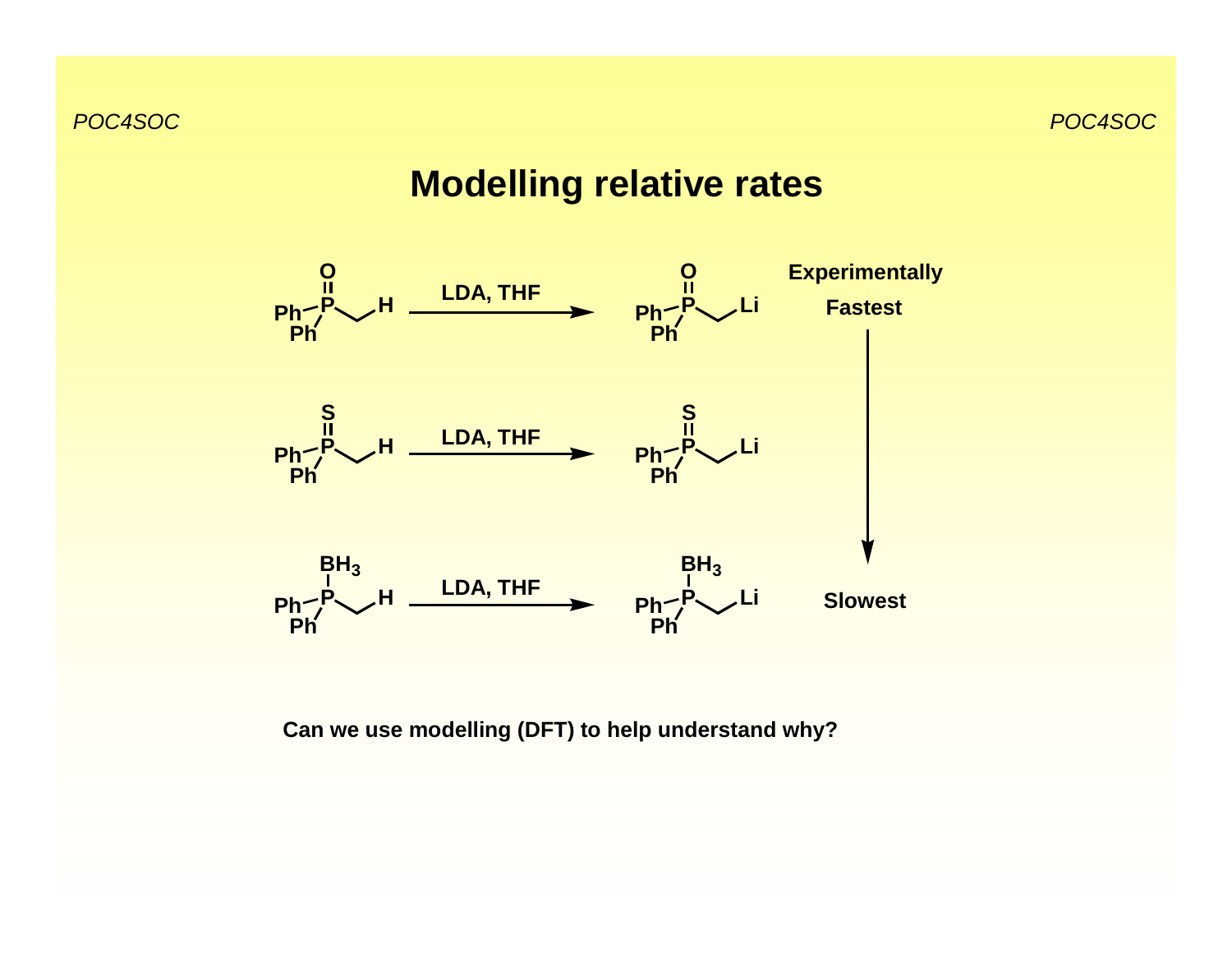## **Getting started in DFT**

**Commerical software such as Gaussian and Jaguar are widely used (but expensive).**

**GAMESS and PCGAMESS / Firefly are free!** 

**PCGAMESS is available for windows, mac and linux, and it fast.**

**Instructions are included and it is simple to set up and use.**

**Helpful points:**

**Start on simple systems.**

**Build up complex systems from the reaction site outwards (particularly for T.S. calcs).**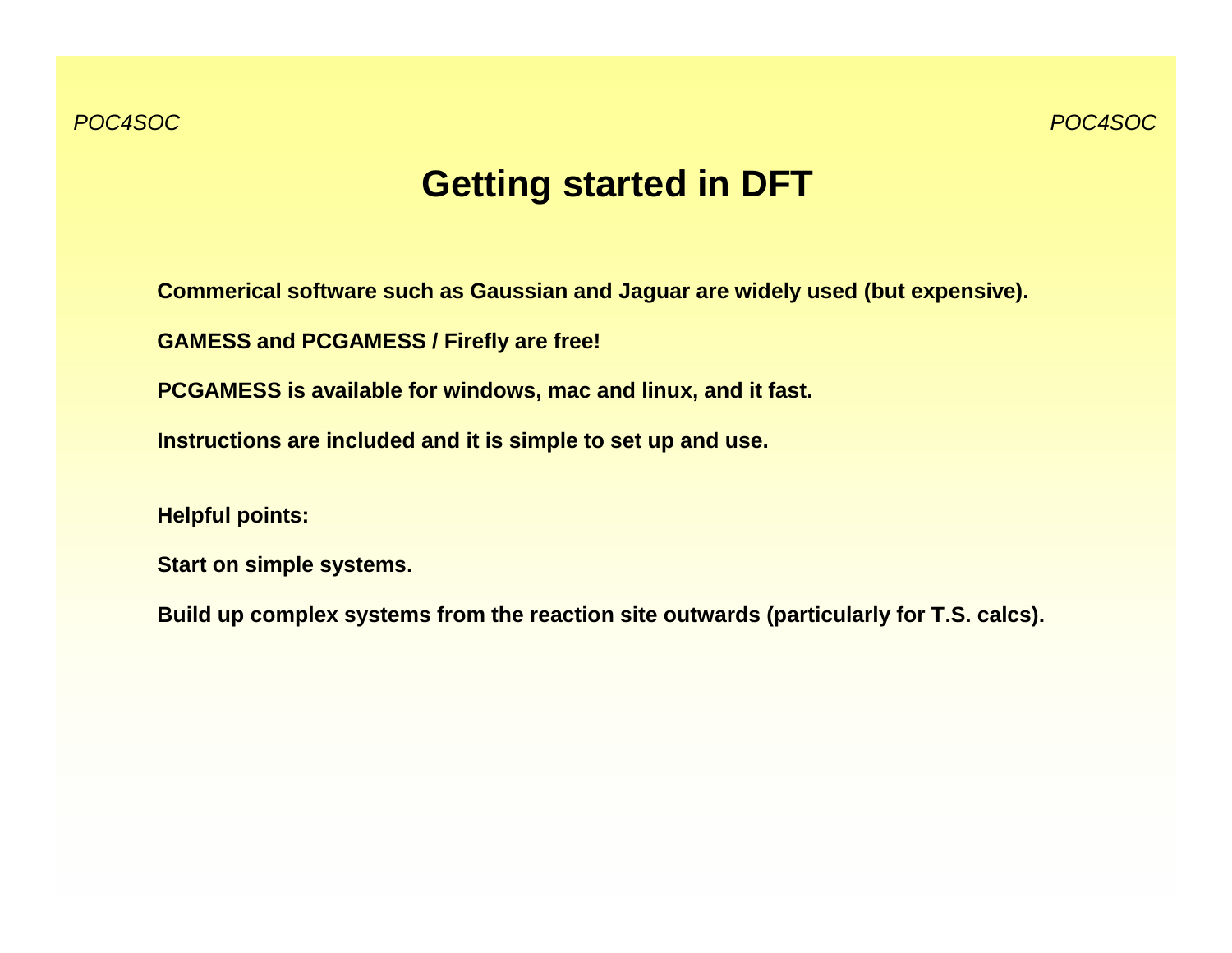# **Modelling relative rates**

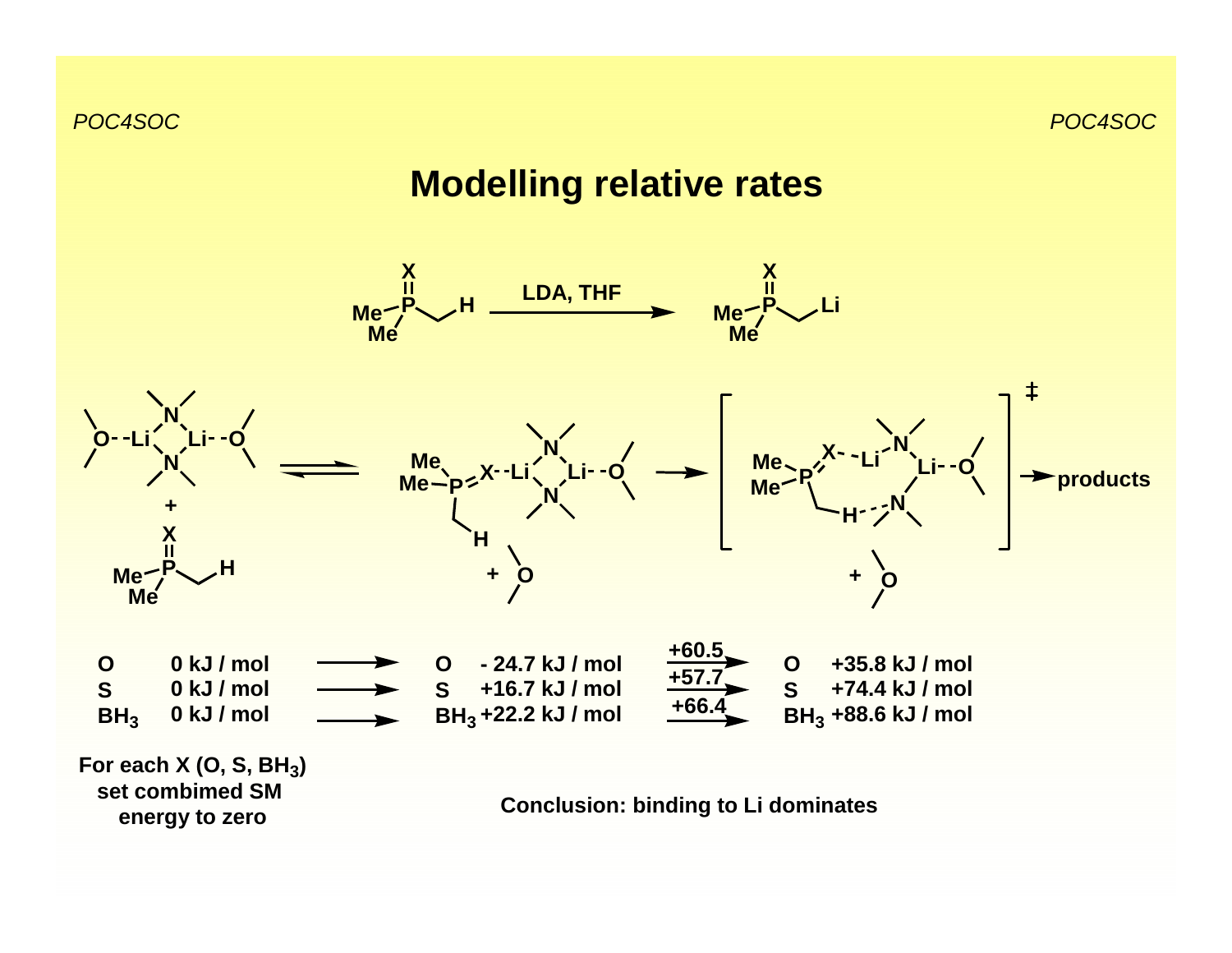# **Modelling relative rates**



**O S BH3 +35.8 kJ / mol +74.4 kJ / mol +88.6 kJ / mol**

**relative to their own respective uncomplexed starting material**



#### **Pictures from MacMolPlt (also free)**